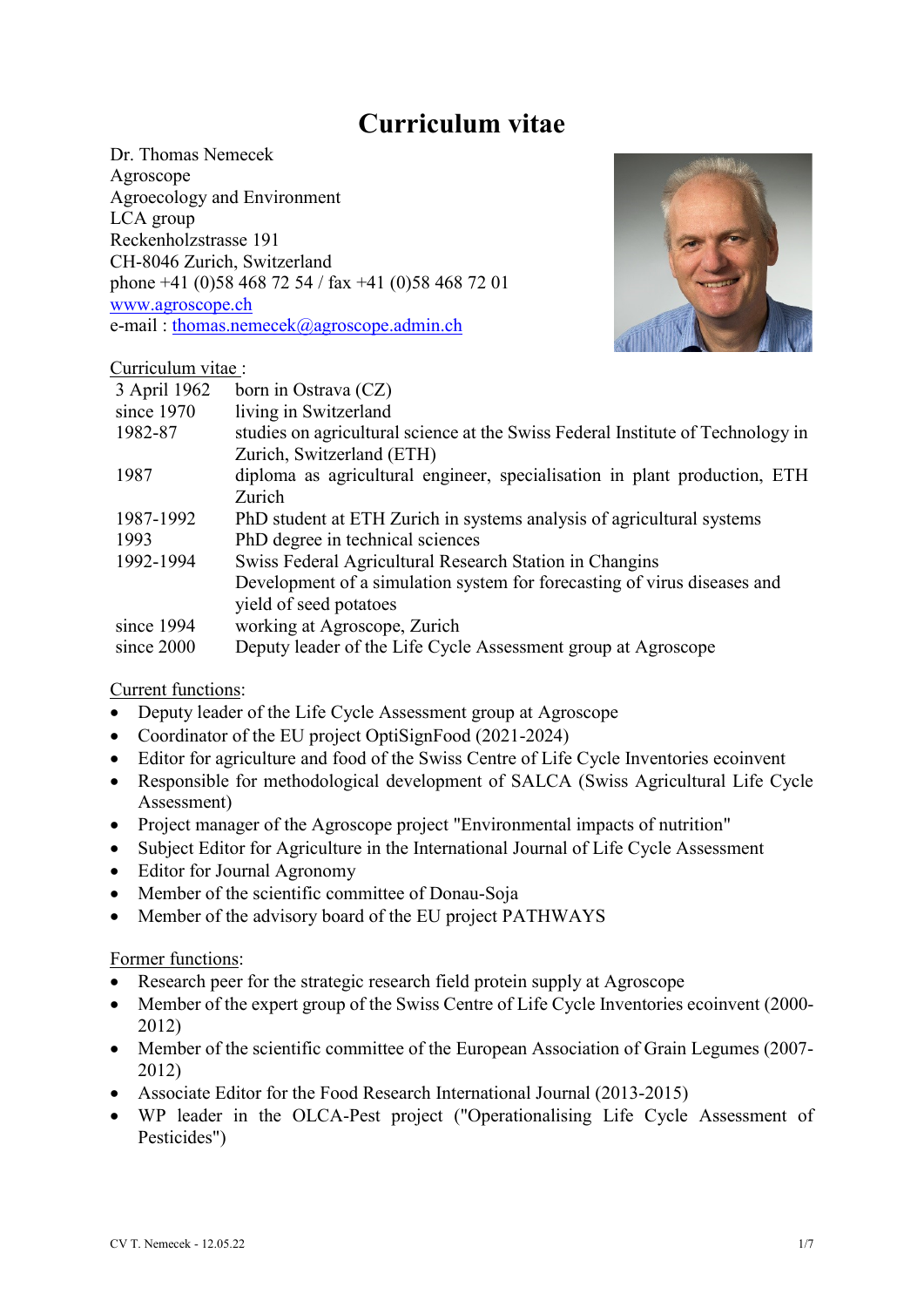Fields of experience:

- LCA of cropping and farming systems, with particular reference to organic and low-input farming systems, and cropping systems including legumes
- LCA of farms
- LCA of animal production systems
- Life cycle inventory modelling and database building
- LCA in the food sector

### Finished international projects:

- Concerted action "European extension network for the development of grain legume production in the EU" (GL-Pro, EC Contract: QLK5-CT-2002-02418), leader of WP 4 "Environmental analysis"
- Integrated project "New strategies to improve grain legumes for food and feed" (Grain Legumes, EC Contract: FP6-506223), leader of WP 2.2 "Economic and Environmental analysis"
- Concerted action "Agricultural Research for Improving Arable Crop Competitiveness" (EUROCROP, EC Contract: SSPE-CT-2006-022757), leader of working group 3.5 (Environmental Impacts).
- Task leader in the French CASDAR pea-rape seed-wheat project
- Task leader in the FP7 project Strategies for Organic and Low-input Integrated Breeding and Management (SOLIBAM)

#### Selected references:

- Ineichen S., Schenker U., **Nemecek T.**, Reidy B. (2022) Allocation of environmental burdens in dairy systems: Expanding a biophysical approach for application to larger meat-to-milk ratios. Livestock Science, 104955, [https://doi.org/10.1016/j.livsci.2022.104955.](https://doi.org/10.1016/j.livsci.2022.104955)
- **Nemecek T.**, Antón A., Basset-Mens C., Gentil-Sergent C., Renaud-Gentié C., Melero C., Naviaux P., Peña N., Roux P. & Fantke P., 2022. Operationalising emission and toxicity modelling of pesticides in LCA: the OLCA-Pest project contribution. Int J Life Cycle Assess 27, 527-542[. https://doi.org/10.1007/s11367-022-](https://doi.org/10.1007/s11367-022-02048-7) [02048-7](https://doi.org/10.1007/s11367-022-02048-7)
- Mathis, M., Blom, J. F., **Nemecek, T.**, Bravin, E., Jeanneret, P., Daniel, O., & de Baan, L. (2022). Comparison of exemplary crop protection strategies in Swiss apple production: Multi-criteria assessment of pesticide use, ecotoxicological risks, environmental and economic impacts. Sustainable Production and Consumption 31, 512-528[, https://doi.org/10.1016/j.spc.2022.03.008](https://doi.org/10.1016/j.spc.2022.03.008)
- Thoma G., Tichenor Blackstone N., **Nemecek T.**, Jolliet O., 2022. Life cycle assessment of food systems and diets. pp. 37-61 in: Food System Modelling, eds. Peter C.J. & Thilmany D.D., Academic Press, Elsevier, 390p.
- Grassauer F., Herndl M., **Nemecek T.**, Fritz C., Guggenberger T., Steinwidder A., Zollitsch W., 2022. Assessing and improving eco-efficiency of multifunctional dairy farming: The need to address farms' diversity. Journal of Cleaner Production, 130627, htps://doi.org/10.1016/j.jclepro.2022.130627.
- Chai, Q., **Nemecek, T.**, Liang, C., Zhao, C., Yu, A., Coulter, J.A., Wang, Y., Hu, F., Wang, L., K. H.M. Siddiquee, Gan, Y., 2021. Integrated farming with intercropping increases food production while reducing environmental footprint. Proc. Natl. Acad. Sci. 118 (38) e2106382118.
- Pedolin, D., Six J., **Nemecek, T.**, 2021. Assessing between and within product group variance of environmental efficiency of Swiss agriculture using life cycle assessment and data envelopment analysis. Agronomy, 1330526.
- Wittwer R.A., Bender S.F., Hartman K., Hydbom S., Lima R.A., Loaiza V., **Nemecek T.**, Oehl F., Olsson P.A., Petchey O. and Prechsl U.E., Schlaeppi K., Scholten T., Seitz S., Six J. & van der Heijden M.G., 2021. Organic and conservation agriculture promote ecosystem multifunctionality. Science Advances, 7(34), p.eabg6995.
- Green, A., **Nemecek, T.**, Smetana, S., & Mathys, A., 2021. Reconciling regionally-explicit nutritional needs with environmental protection by means of nutritional life cycle assessment. Journal of Cleaner Production, 127696.
- Grassauer F., Herndl M., **Nemecek T.**, Guggenberger T., Fritz C., Steinwidder A., Zollitsch W., 2021. Ecoefficiency of farms considering multiple functions of agriculture: Concept and results from Austrian farms, Journal of Cleaner Production, 297, 126662, doi.org/10.1016/j.jclepro.2021.126662.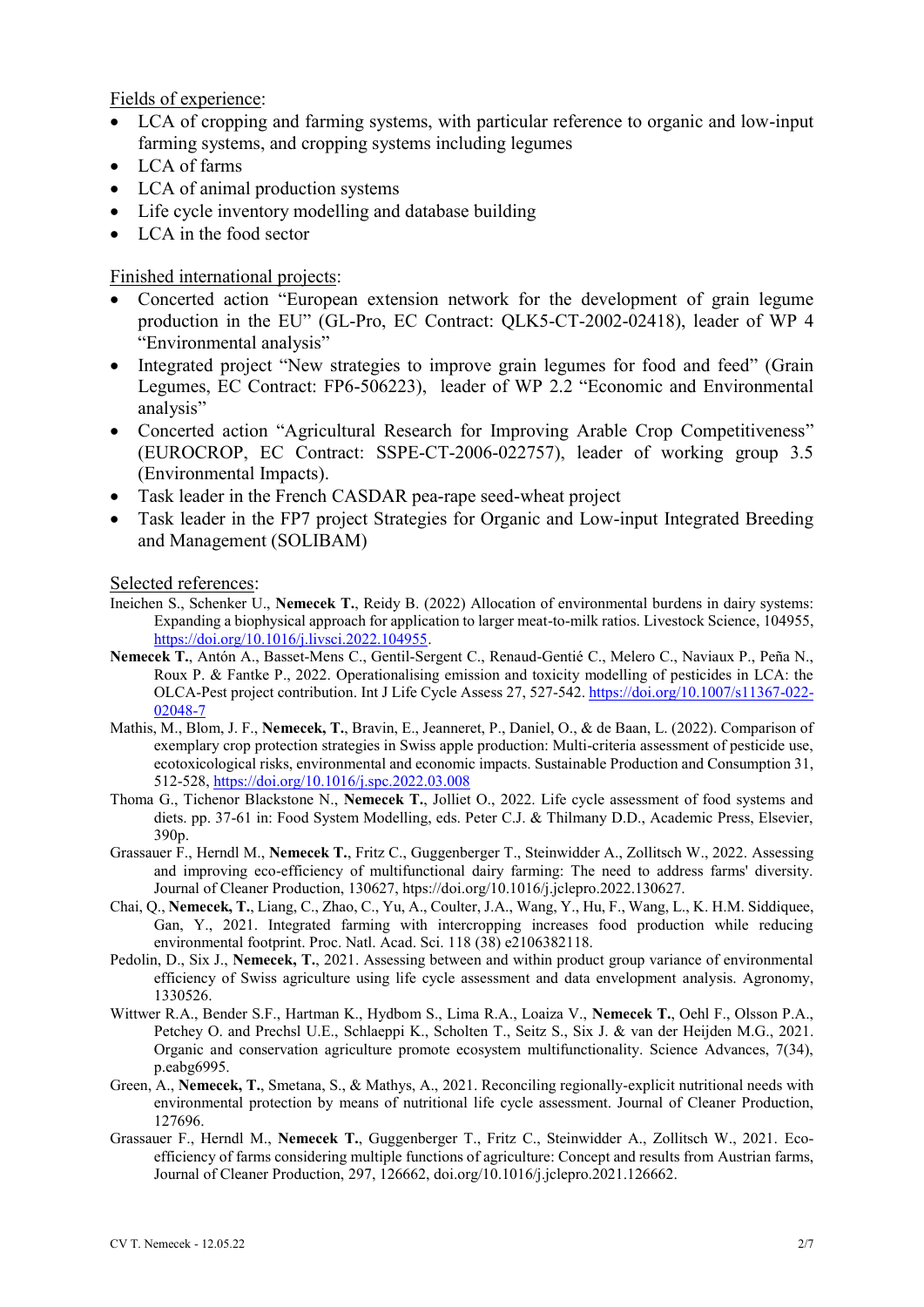- Green A., **Nemecek T.**, Mathys A., 2020. Testing the use of nutritional-LCA for estimating nutritional and environmental sustainability dimensions of agri-food production. Proc. 12<sup>th</sup> Int. Conf. Life Cycle Assessment of Food 2020 (LCA Food 2020), 13-16 October 2020, 279-283.
- Pedolin D., Six J., **Nemecek T.**, 2020. Aggregating midpoint indicators for eco-efficiency using data envelopment analysis. Proc. 12<sup>th</sup> Int. Conf. Life Cycle Assessment of Food 2020 (LCA Food 2020), 13-16 October 2020, 490-493.
- Roesch A., Weisskopf P., Bystricky M., Schüpbach B., Jeanneret P., **Nemecek T.**, 2020. Modelling foreground and background land use impacts in agricultural systems: the dilemma of highly detailed or universally applicable. Proc. 12<sup>th</sup> Int. Conf. Life Cycle Assessment of Food 2020 (LCA Food 2020), 13-16 October 2020, 584-589.
- **Nemecek T.**, Zumwald J., Ineichen S., Reidy R., 2020. Reconsidering the land resource for food production: quantifying feed-food competition in dairy systems. Proc. 12<sup>th</sup> Int. Conf. Life Cycle Assessment of Food 2020 (LCA Food 2020), 13-16 October 2020, 559-563.
- **Nemecek T.**, Thoma G., 2020. Allocation between milk and meat in dairy LCA: critical discussion of the International Dairy Federation's standard methodology. Proc. 12<sup>th</sup> Int. Conf. Life Cycle Assessment of Food 2020 (LCA Food 2020), 13-16 October 2020, 86-89.
- Green A., **Nemecek T.**, Chaudhary A., Mathys A., 2020. Assessing nutritional, health, and environmental sustainability dimensions of agri-food production. Global Food Security 26, 100406.
- Reguant-Closa A., Roesch A., Lansche J., **Nemecek T.**, Lohman T.G., Meyer N.L., 2020. The environmental impact of the Athlete's Plate nutrition education tool. Nutrients, 12, 2484; doi:10.3390/nu12082484.
- Meyer, N. L., Reguant-Closa, A., & **Nemecek, T.,** 2020. Sustainable Diets for Athletes. Current Nutrition Reports, 9, 147-162[. https://doi.org/10.1007/s13668-020-00318-0](https://doi.org/10.1007/s13668-020-00318-0)
- Bystricky M., **Nemecek T.**, Krause S., Gaillard G., 2020. Potenzielle Umweltfolgen einer Umsetzung der Trinkwasserinitiative. Agroscope Science, 99, 221p.
- Bystricky M., Jeanneret P., **Nemecek T.**, 2020. Biodiversity impact assessment of low-pesticide scenarios for the Swiss food sector: How can we broaden our vision to include impacts abroad when addressing domestic food consumption? Proceedings of the SETAC Europe 2020 conference, 3-7 May 2020.
- **Nemecek T.**, Basset-Mens C., Gentil C., Renaud-Gentié C., Roux P., Peña N., Antón A., Melero C., Fantke P., 2020. Emission and toxicity modelling for pesticides: operationalising the pesticide consensus. Proceedings of the SETAC Europe 2020 conference, 3-7 May 2020.
- von Ow A., Waldvogel T. & **Nemecek T.**, 2020. Environmental optimization of the Swiss population's diet using domestic production resources, J. Clean. Prod., 248, 119241. https://doi.org/10.1016/j.jclepro.2019.119241.
- Zimmermann A. & **Nemecek T.**, 2019. Stellung der Milch hinsichtlich der Umweltwirkungen der Ernährung in der Schweiz. Schweizerische Zeitschrift für Ernährungsmedizin 3/2019, 6-7.
- Roesch, A., Weisskopf, P., Oberholzer, H., Valsangiacomo, A., & **Nemecek, T.**, 2019. An approach for describing the effects of grazing on soil quality in life-cycle assessment. Sustainability, 11(18), 4870.
- **Nemecek T.**, Haupt C., Hofer N., Roesch A. and Gazzarin A., 2019. Analysis of options to increase the sustainability in the Swiss dairy sector – a literature review. Grassland Science in Europe 24, 170-172.
- Mathis M., Waldvogel T., Haupt C., de Baan L., **Nemecek T.**, 2019. Evaluation of plant protection strategies with LCA and risk assessment for five crops in Switzerland. Proceedings of the SETAC Europe 29<sup>th</sup> Annual Meeting, Helsinki, 26-29 May 2019, 2p.
- **Nemecek T.**, Poore J., 2019. Environmental impacts of food: variability and potentials for reduction through producers and consumers. Proceedings of the SETAC Europe 29th Annual Meeting, Helsinki, 26-29 May 2019, 2p.
- Zumwald J., **Nemecek T.**, Ineichen S., Reidy B., 2019. Indikatoren für die Flächen- und Nahrungsmittelkonkurrenz in der Schweizer Milchproduktion: Entwicklung und Test zweier Methoden. Agroscope Science 85, 66p.
- Jan P., Repar N., **Nemecek, T.**, & Dux, D., 2019. Production intensity in dairy farming and its relationship with farm environmental performance: empirical evidence from the Swiss alpine area. Livestock Science, 224, 10-19[. https://doi.org/10.1016/j.livsci.2019.03.019](https://doi.org/10.1016/j.livsci.2019.03.019)
- Zimmermann A. & **Nemecek, T.** 2018. Switzerland: Eco-friendly, resource-conserving food and feed production, IDF Dairy Sustainability Outlook, 2018, Issue 1, 7-9.
- **Nemecek T.**, 2019. Environmental impacts of the production and use of grain legumes. Legume Perspectives 15, 31-32.
- **Nemecek T.**, Waldvogel T., Haupt C., Mathis M., de Baan L., 2018. Assessing environmental impacts and risks of pesticide application in Swiss crops by combining LCA and risk analysis. Proceedings of the 11th International Conference on Life Cycle Assessment of Food (LCA Food 2018), 16-20 October 2018, Bangkok, Thailand, 166-169.
- **Nemecek T.**, Zimmermann A. & Waldvogel T., 2018. How to supply food for the Swiss population in an environmentally optimal way by using domestic production resources best? Proceedings of the 11th International Conference on Life Cycle Assessment of Food (LCA Food 2018), 16-20 October 2018, Bangkok, Thailand, 313-316.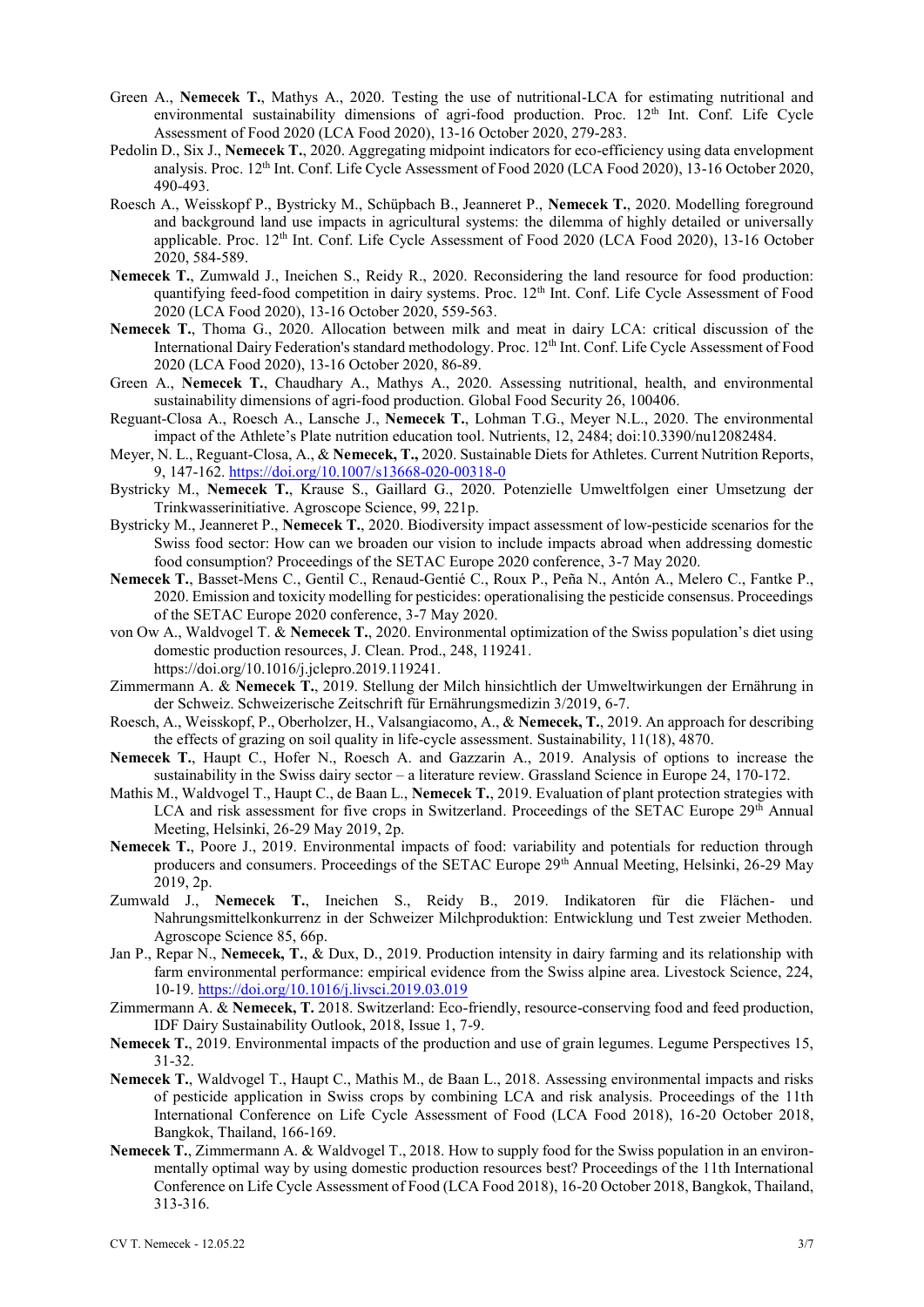- Bystricky M., **Nemecek T.**, Möhring A., Prasuhn V., Gaillard G., 2018. Effects of measures to reduce nutrient losses on the overall environmental impact of the Swiss farming sector. Proceedings of the 11th International Conference on Life Cycle Assessment of Food (LCA Food 2018), 16-20 October 2018, Bangkok, Thailand, 247-250.
- Roesch A., Weisskopf P., Oberholzer H.R., Valsangiacomo A., **Nemecek T.**, 2018. Describing effects of grazing on soil quality in LCA. Proceedings of the 11th International Conference on Life Cycle Assessment of Food (LCA Food 2018), 16-20 October 2018, Bangkok, Thailand, 48-51.
- **Nemecek, T.**, 2018. Umweltwirkungen der Milchproduktion und -verarbeitung. Newsletter Swissmilk für Ernährungsfachleute Oktober 2018, 4S.
- Ingrao C, Bacenetti J., Bezama A., Blok V., Goglio P., Koukios E.G., Lindner M., **Nemecek T.**, Siracusa V., Zabaniotou A., Huisingh D., 2018. The potential roles of bio-economy in the transition to equitable, sustainable, post fossil-carbon societies: Findings from this virtual special issue. J. Cleaner Prod. 204: 471- 488.
- Repar N., Jan P., **Nemecek T.**, Dux D., Doluschitz R., 2018. Factors Affecting Global versus Local Environmental and Economic Performance of Dairying: A Case Study of Swiss Mountain Farms. Sustainability, 10(8): 2940.
- Waldvogel, T., Mathis, M., de Baan, L., Haupt, C. & **Nemecek, T.**, 2018. Reduktion der Umweltauswirkungen von Pflanzenschutzmitteln ist möglich. Agrarforschung Schweiz 9 (7–8): 270–272.
- Waldvogel T., Mathis M., de Baan L., Haupt Ch. & **Nemecek T.**, 2018. Bewertung der Umweltwirkungen und Risiken verschiedener Pflanzenschutzstrategien für fünf Kulturen in der Schweiz. Agroscope Science 64, Agroscope, Zürich. [http://www.agroscope.ch/science.](http://www.agroscope.ch/science)
- Poore J. & **Nemecek T.**, 2018. Reducing food's environmental impacts through producers and consumers. Science 360, 987-998.
- Zumwald J., Braunschweig M., **Nemecek T.**, Schüpbach B., Jeanneret Ph., Roesch A., Hofstetter P. & Reidy B., 2018. Life cycle assessment of grassland-based dairy production systems in Switzerland. Grassland Science in Europe, 23, 541-543.
- Zumwald J., Braunschweig M., Hofstetter P., Reidy B. & **Nemecek T.**, 2018. Ökobilanzanalyse weide- und graslandbasierter Milchproduktionssysteme. Agrarforschung Schweiz 9 (5), 156-163.
- Zumwald J., Braunschweig M. & Nemecek T., 2018. Ökobilanz von drei Milchproduktionssystemen unterschiedlicher Intensität auf Basis von Eingrasen und Vollweide. Agroscope Science 61, 97p.
- Haupt C., Hofer N., Roesch A., Gazzarin C. & **Nemecek T.**, 2018. Nachhaltigkeit der Schweizer Milchproduktion: Analyse ausgewählter Massnahmen, Agrarforschung Schweiz 9 (3): 98–101.
- Haupt C., Hofer N., Roesch A., Gazzarin C., **Nemecek T.**, 2018. Analyse ausgewählter Massnahmen zur Verbesserung der Nachhaltigkeit in der Schweizer Milchproduktion – eine Literaturstudie. Agroscope Science, 58, 75p.
- Zimmermann A., **Nemecek T.**, Waldvogel T., 2017. Eine optimierte Ernährung schont die Umwelt. Agrarforschung Schweiz 9(1), 32-36.
- Zimmermann A., **Nemecek T.**, Waldvogel T., 2017. Umwelt- und ressourcenschonende Ernährung: Detaillierte Analyse für die Schweiz. Agroscope Science 55, 170p.
- Prasuhn V., Möhring A., Bystricky M., **Nemecek T.** & Gaillard G., 2017. Ökonomische und ökologische Beurteilung von Gewässerschutzszenarien. Agrarforschung Schweiz 8 (9): 340–347.
- Goglio P., Brankatschk G., Trydeman Knudsen M., Williams A.G., **Nemecek T.**, 2017. Addressing crop interactions within cropping systems in LCA. Int.J.Life Cycle Assess., DOI 10.1007/s11367-017-1393-9, 9p.
- Prechsl U.E., Wittwer R., van der Heijden M.G.A., Lüscher G., Jeanneret P. & **Nemecek T.**, 2017. Assessing the environmental impacts of cropping systems and cover crops: Life cycle assessment of FAST, a long-term arable farming field experiment. Agricultural Systems, 157: 39-50.
- Bystricky M., **Nemecek T.** & Gaillard G., 2017. Gesamt-Umweltwirkungen als Folge von Gewässerschutzmassnahmen im Schweizer Agrarsektor. Agroscope Science. 50, 67p.
- **Nemecek, T.**, 2017. Umweltwirkungen der Milchproduktion und Milchverarbeitung. Schweiz. Zeitschrift für Ernährungsmedizin, 2/2017, 19-20.
- Watson C.A., Reckling M., Preissel S., Bachinger J., Bergkvist G., Kuhlman T., Lindström K., **Nemecek T.**, Topp C.F.E., Vanhatalo A., Zander P., Murphy-Bokern D. & Stoddard F.L., 2017. Grain Legume Production and Use in European Agricultural Systems. Advances in Agronomy, 144: 235-303.
- Roesch A., Gaillard G., Isenring J., Jurt C., Keil N., **Nemecek T.**, Rufener C., Schüpbach B., Umstätter C., Waldvogel T., Walter T., Werner J., Zorn A., 2017. Comprehensive farm sustainability assessment. Agroscope Science. 47, 248p.
- Lüscher G., **Nemecek T.**, Arndorfer M., Balázs K., Dennis P., Fjellstad W., Friedel J.K., Gaillard G., Herzog F., Sarthou J.P., Stoyanova S., Wolfrum S. & Jeanneret P., 2017. Biodiversity assessment in LCA: a validation at field and farm scale in eight European regions. International Journal of Life Cycle Assessment 22: 1483– 1492.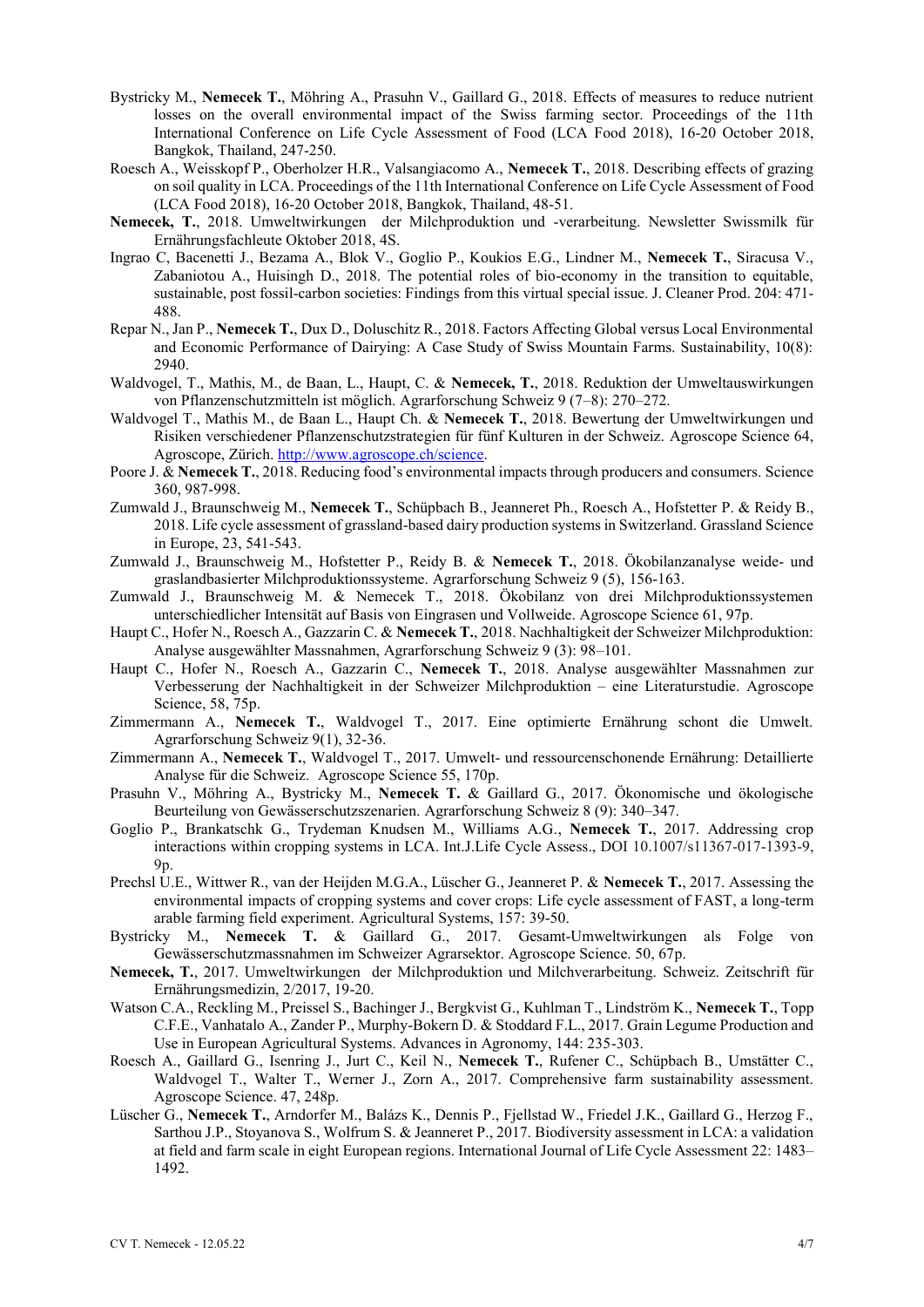- Goglio, P., Smith, W. N., Grant, B. B., Desjardins, R. L., Gao, X., Hanis, K., M. Tenuta, C.A. Campbell, B.G. McConkey, **T. Nemecek**, P.J. Burgess, A.G. & Williams., 2017. A comparison of methods to quantify greenhouse gas emissions of cropping systems in LCA. Journal of Cleaner Production, 172, 4010-4017.
- Repar N., Jan P., Dux D., **Nemecek T.** & Doluschitz R., 2017. Implementing farm-level environmental sustainability in environmental performance indicators: A combined global-local approach. Journal of Cleaner Production, 140: 692-704.
- Repar, N., Jan, P., **Nemecek, T.**, Dux, D., Alig Ceesay, M., & Doluschitz, R., 2016. Local versus Global Environmental Performance of Dairying and Their Link to Economic Performance: A Case Study of Swiss Mountain Farms. Sustainability, 8(12), 1294.
- **Nemecek T.**, Jeanneret P., Oberholzer H.R., Schüpbach B., Roesch A., Alig M., Hofstetter P. & Reidy B., 2016. Evaluating ecosystem services in the life cycle assessment of grass-land-based dairy systems. Grassland Science in Europe, 21, 621-623.
- **Nemecek T.** & Ledgard S., 2016. Modelling farm and field emissions in LCA of farming systems: the case of dairy farming. In: Proc. of 10th International Conference on Life Cycle Assessment of Food 2016, Dublin. UCD, 1135-1144.
- Repar N., Jan P., **Nemecek T.** & Dux-Bruggmann D., 2016. Synergies and trade-offs between farm local and global environmental performance: a case study of Swiss alpine dairy farms. In: 26. Jahrestagung der Österreichischen Gesellschaft für Agrarökonomie. 15.-16. September, Hrsg. Hochschule für Agrar- und Umweltpädagogik, Wien. 2016, 69-70.
- Wolff V., Alig Ceesay M., **Nemecek T.**, Gaillard G., 2016. Ökobilanz verschiedener Fleischprodukte Geflügel-, Schweine- und Rindfleisch: Schlussbericht Projekt "EnviMeat". Hrsg. Agroscope INH, Zürich. Juni, 2016, 51p.
- Roesch A., Gaillard G., Isenring J., Jurt Vicuña Muñoz C., Keil N., **Nemecek T.**, Rufener C., Schüpbach B., Umstätter C., Waldvogel T., Walter T., Werner J., Zorn A., 2016. Umfassende Beurteilung der Nachhaltigkeit von Landwirtschaftsbetrieben. Agroscope Science. 33, 278p.
- **Nemecek T.**, Schnetzer J. & Reinhard J., 2016. Updated and harmonised greenhouse gas emissions for crop inventories. Int J Life Cycle Assess, 21: 1361-1378, DOI 10.1007/s11367-014-0712-7.
- **Nemecek T.**, Jungbluth N., Milà i Canals L. & Schenck R., 2016. Environmental impacts of food consumption and nutrition: where are we and what's next? Int J Life Cycle Assess 21, 607-620.
- **Nemecek, T.**, Alig, M., 2016. Life cycle assessment of dairy production systems in Switzerland: strengths, weaknesses and mitigation options. In: Integrated nutrient and water management for sustainable farming. (Eds L.D. Currie and R.Singh). http://flrc.massey.ac.nz/publications.html. Occasional Report No. 29. Fertilizer and Lime Research Centre, Massey University, Palmerston, North, New Zealand. 10 p.
- **Nemecek T.**, 2016. Effiziente Ressourcennutzung in der Landwirtschaft im Kontext der gesamten Wertschöpfungskette. Ressourcen effizienter nutzen. In: Eckel H. & Molnar C., Tagungsband der KTBL-Tagung vom 18.-20. April 2016, Kassel, Ressourcen effizienter nutzen, 11-15.
- Boone L., van Linden V., de Meester S., Vandecasteele B., Muylle H., Roldán-Ruiz I., **Nemecek T.** & Dewulf J., 2016. Environmental life cycle assessment of grain maize production: An analysis of factors causing variability. Science of the Total Environment, 553: 551-564.
- Baumgartner, D.U., Bystricky M. & **Nemecek T.**, 2015. Konzept der betrieblichen Ökobilanzierung. Bericht Abschlusstagung des Projektes Farmlife – Ökobilanzierung landwirtschaftlicher Betriebe in Österreich. 22.-23.9.2015, HBLFA Raumberg-Gumpensteig, Austria, 13-22.
- Bystricky M. & **Nemecek T.**, 2015. SALCA-Emissionsmodelle: Anwendung in Österreich. Bericht Abschlusstagung des Projektes Farmlife – Ökobilanzierung landwirtschaftlicher Betriebe in Österreich. 22.-23.9.2015, HBLFA Raumberg-Gumpensteig, Austria, 23-32.
- Kulak M., **Nemecek T.**, Frossard E. & Gaillard G., 2015. Eco-efficiency improvement by using integrative design and life cycle assessment. The case study of alternative bread supply chains in France. Journal of Cleaner Production, 112, 2452-2461. http://dx.doi.org/10.1016/j.jclepro.2015.11.002.
- Goglio P., Smith W.N., Grant B.B., Desjardins R.L., McConkey B.G., Campbell C.A. & **Nemecek T.**, 2015. Accounting for soil carbon changes in agricultural life cycle assessment (LCA): a review. Journal of Cleaner Production, 104: 23-39.
- Bystricky M., Alig M., **Nemecek T.** & Gaillard G., 2015. Life-cycle assessment of Swiss agricultural products compared with imports. Agrarforschung Schweiz, 6: 264-269.
- Brito de Figueirêdo M.C., Potting J., Lopes Serrano L.A., Bezerra M.A., da Silva Barros V., Gondim R.S. & **Nemecek T.**, 2015. Environmental assessment of tropical perennial crops: the case of the Brazilian cashew. Journal of Cleaner Production, 112, 131-140.
- Rosenbaum R.K., Anton A., Bengoa X., Bjørn A., Brain R., Bulle C., Cosme N., Dijkman T.J., Fantke P., Felix M., Geoghegan T.S., Gottesbüren B., Hammer C., Humbert S., Jolliet O., Juraske R., Lewis F., Maxime D., **Nemecek T.**, Payet J., Räsänen K., Roux P., Schau E.M., Sourisseau S., Zelm R.v., von Streit B. & Wallman M., 2015. The Glasgow consensus on the delineation between pesticide emission inventory and impact assessment for LCA. Int. J. LCA, 20 (6): 765-776.
- **Nemecek T.**, Hayer F., Bonnin E., Carrouée B., Schneider A., Vivier C., 2015. Designing eco-efficient crop rotations using life cycle assessment of crop combinations. Eur. J. Agr., 65, 40-51.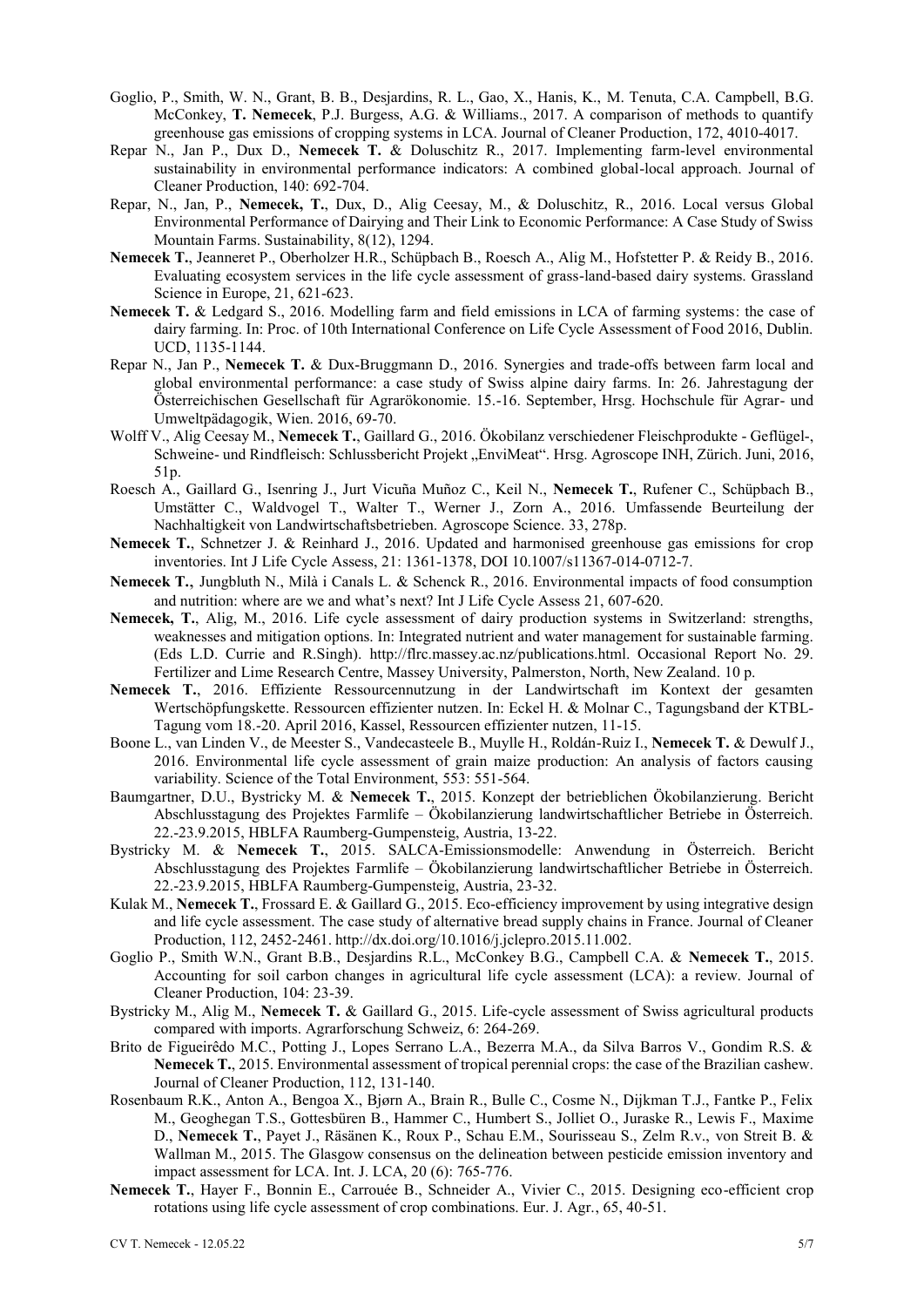- Kulak M., **Nemecek T.**, Frossard E., Chable V. & Gaillard, G., 2015. Life cycle assessment of bread from several alternative food networks in Europe. J. Cleaner Prod., 90, 104-113.
- **Nemecek T.**, Alig Ceesay M., Sutter M., 2014. Ökobilanz der graslandbasierten Milchproduktion: Stärken, Schwächen und Verbesserungspotenziale. Mitteilungen der Arbeitsgemeinschaft Grünland und Futterbau. 16, 11-16.
- **Nemecek T.**, Bengoa X., Lansche J., Mouron P., Rossi V., Humbert S., 2014. Methodological guidelines for the Life Cycle Inventory of agricultural products. Version 2.0, July 2014: World Food LCA Database (WFLDB). Quantis and Agroscope, Lausanne and Zurich. 79p.
- Markussen M.V., Kulak M., Smith L.G., **Nemecek T.** & Ostergard H., 2014. Evaluating the Sustainability of a Small-Scale Low-Input Organic Vegetable Supply System in the United Kingdom. Sustainability, 6: 1913- 1945.
- Bystricky M., Alig M., **Nemecek T.** & Gaillard G., 2014. Ökobilanz ausgewählter Schweizer Landwirtschaftsprodukte im Vergleich zum Import. Agroscope, Zürich, Agroscope Science 2, available at [www.agroscope.admin.ch.](http://www.agroscope.admin.ch/)
- Richner W., Oberholzer H.-R., Freiermuth Knuchel R., Huguenin-Elie O., Ott S., **Nemecek T.**, Walther U., 2014. Modell zur Beurteilung der Nitratauswaschung in Ökobilanzen - SALCA-NO3, unter Berücksichtigung der Bewirtschaftung (Fruchtfolge, Bodenbearbeitung, N-Düngung), der mikrobiellen Nitratbildung im Boden, der Stickstoffaufnahme durch die Pflanzen und verschiedener Bodeneigenschaften. Version 2.0; Juni 2014. Agroscope Science, 5, 28p.
- **Nemecek T., Alig M. and Grandl F., 2013. Environmental impacts of beef production systems (bull fattening and** suckler cows) in different countries. Grassland Science in Europe 18: 88-91.
- Kulak M., **Nemecek T.,** Frossard E. & Gaillard G., 2013. How eco-efficient are low-input cropping systems in Western Europe, and what can be done to improve their eco-efficiency? Sustainability, 5, 1-30, doi:10.3390/su50x000x.
- Schader C., Lampkin N., Christie M., **Nemecek T.**, Gaillard G. & Stolze M., 2013. Evaluation of cost-effectiveness of organic farming support as an agri-environmental measure at Swiss agricultural sector level. Land Use Policy, 31: 196-208.
- Lütke Börding S. , **Nemecek T.**, Ellmer F., Honermeier B. und Schäfer B.C., 2013. Einfluss der Bodenbearbeitung und Fruchtfolgegestaltung auf die Umweltwirkungen der Biogaserzeugung. Mitt. Ges. Pflanzenbauwiss. 25: 102–103.
- Sutter M., **Nemecek T.**, Thomet P., 2013. Vergleich der Ökobilanzen von stall- und weidebasierter Milchproduktion. Agrarforschung Schweiz. 4, (5), 2013, 230-237.
- Alig M., Grandl F., Mieleitner J., **Nemecek T.**, Gaillard G. 2012. Ökobilanz von Rind-, Schweine- und Geflügelfleisch. Report ART, September 2012, 151p.
- **Nemecek, T.**, Weiler, K., Plassmann, K., Schnetzer, J., Gaillard, G., Jefferies, D., García–Suárez, T., King, H. & Milà i Canals, L., 2012. Estimation of the variability in global warming potential of worldwide crop production using a modular extrapolation approach. J. Cleaner Prod., 31: 106-117.
- Deytieux, V., **Nemecek, T.**, Freiermuth Knuchel, R., Gaillard, G. & Munier-Jolain, N.M., 2012. Is Integrated Weed Management efficient for reducing environmental impacts of cropping systems? A case study based on life cycle assessment. Eur. J. Agronomy, 36: 55-65.
- **Nemecek, T.**, Huguenin, O., Dubois, D. & Gaillard, G., 2011. Life cycle assessment of Swiss farming systems: I. Integrated and organic farming. Agricultural Systems, 104: 217-232.
- **Nemecek, T.**, Huguenin, O., Dubois, D., Gaillard, G., Schaller, B. & Chervet, A., 2011. Life cycle assessment of Swiss farming systems: II. Extensive and intensive production. Agricultural Systems, 104: 233-245.
- **Nemecek, T.**, Weiler, K., Plassmann, K., Schnetzer, J., Gaillard, G., Jefferies, D., García-Suárez, T., King, H. & Milà i Canals, L., 2011. Modular extrapolation approach for crop LCA MEXALCA: global warming potential of different crops and its relationship to the yield. In: Finkbeiner, M., Towards Life Cycle Sustainability Management, 309-317. Springer, Dordrecht a.o.
- Bartl, K., Gomez, C.A. & **Nemecek, T.**, 2011. Life cycle assessment of milk produced in two smallholder dairy systems in the highlands and the coast of Peru. J. Cleaner Prod., 19: 1494-1505.
- de Boer, I.J.M., Cederberg, C., Eady, S., Gollnow, S., Kristensen, T., Macleod, M., Meul, M., **Nemecek, T.**, Phong, L.T., Thoma, G., van der Werf, H.M.G., Williams, A.G. & Zonderland-Thomassen, M.A., 2011. Greenhouse gas mitigation in animal production: towards an integrated life cycle sustainability assessment. Current Opinion in Environmental Sustainability, 3: 423-431.
- Pelletier, N., Audsley, E., Brodt, S., Garnett, T., Henriksson, P., Kendall, A., Kramer, K.J., Murphy, D., **Nemecek, T.** & Troell, M., 2011. Energy Intensity of Agriculture and Food Systems. In: Gadgil, A. & Liverman, D.M., Annual Review of Environment and Resources, 36: 223-246.
- Milà i Canals, L., Sim, S., Azapagic, A., Doka, G., Frischknecht, R., Jefferies, D., King, H., Mutel, C., **Nemecek, T.**, Roches, A., Stichnothe, H., Thoma, G. & Williams, A., 2011. Approaches for addressing Life Cycle Assessment data gaps for bio-based products. J. Ind. Ecol., 15: 707-725.
- Zimmermann, A., Baumgartner, D., **Nemecek, T.** & Gaillard, G., 2011. Are public payments for organic farming cost-effective? Combining a decision-support model with LCA. Int. J. LCA, 16: 548-560.